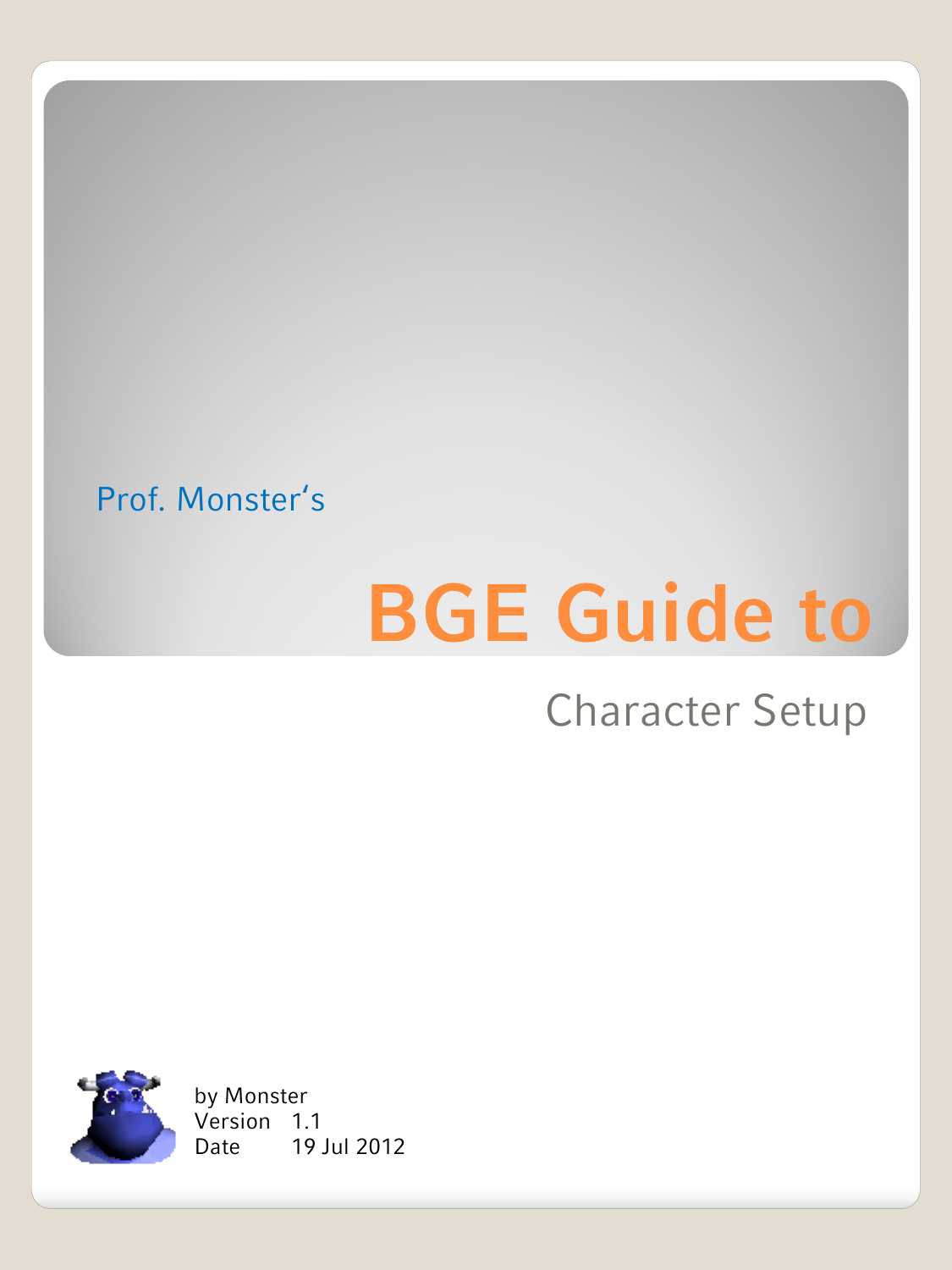This Guide uses:

- Images of ManCandy designed by Bassam Kurdali
- Images and Text by Monster

Images of Blender are from version 2.62

History:

1.1

- Added **Applying Skin**,
- Various small corrections on expressions

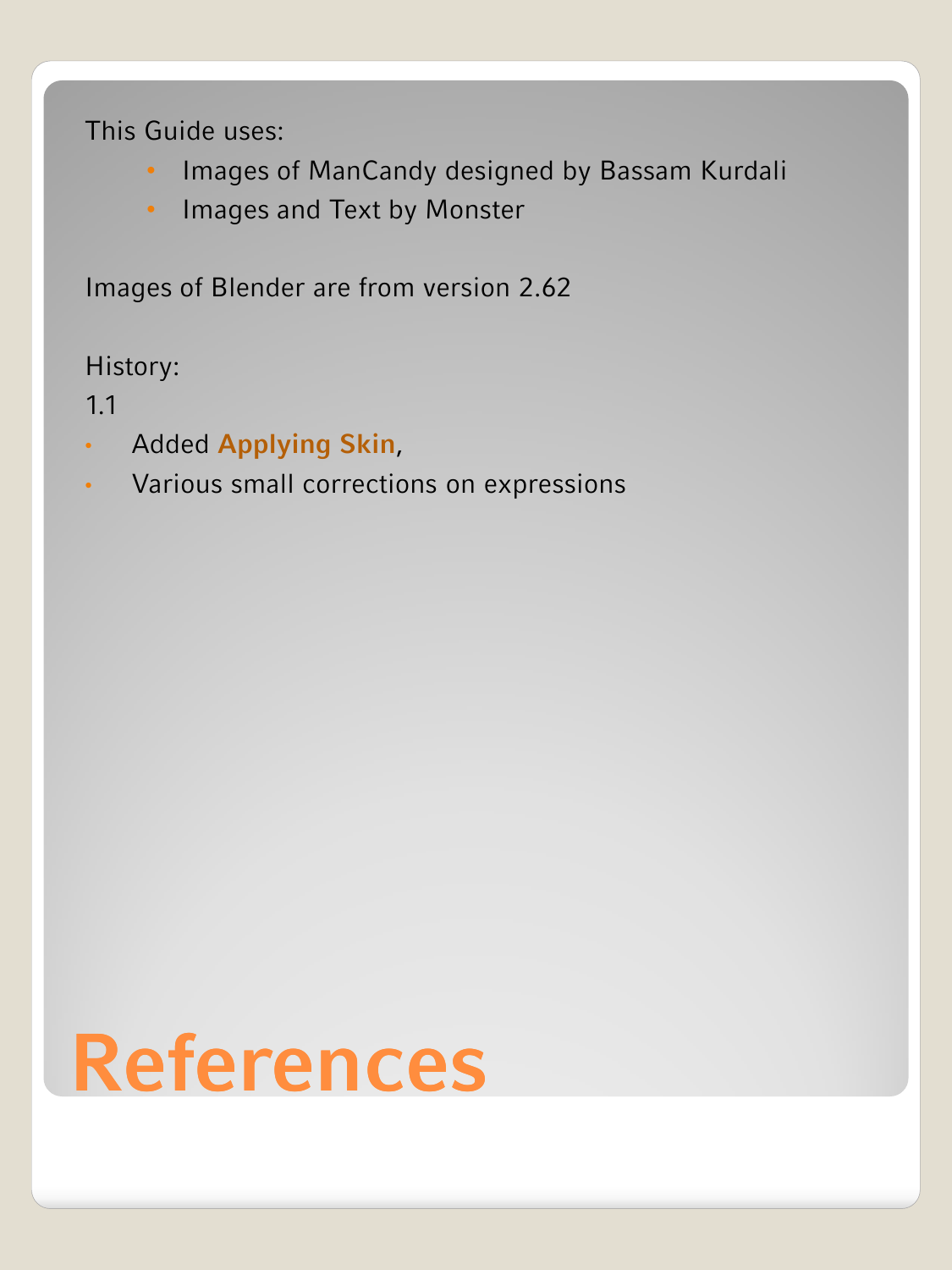This guide shows how to can setup your game characters in an easy and flexible way. It allows you to separate physics from animation, presentation and behavior. This makes it very easy to add additional skins/clothes and gadgets.



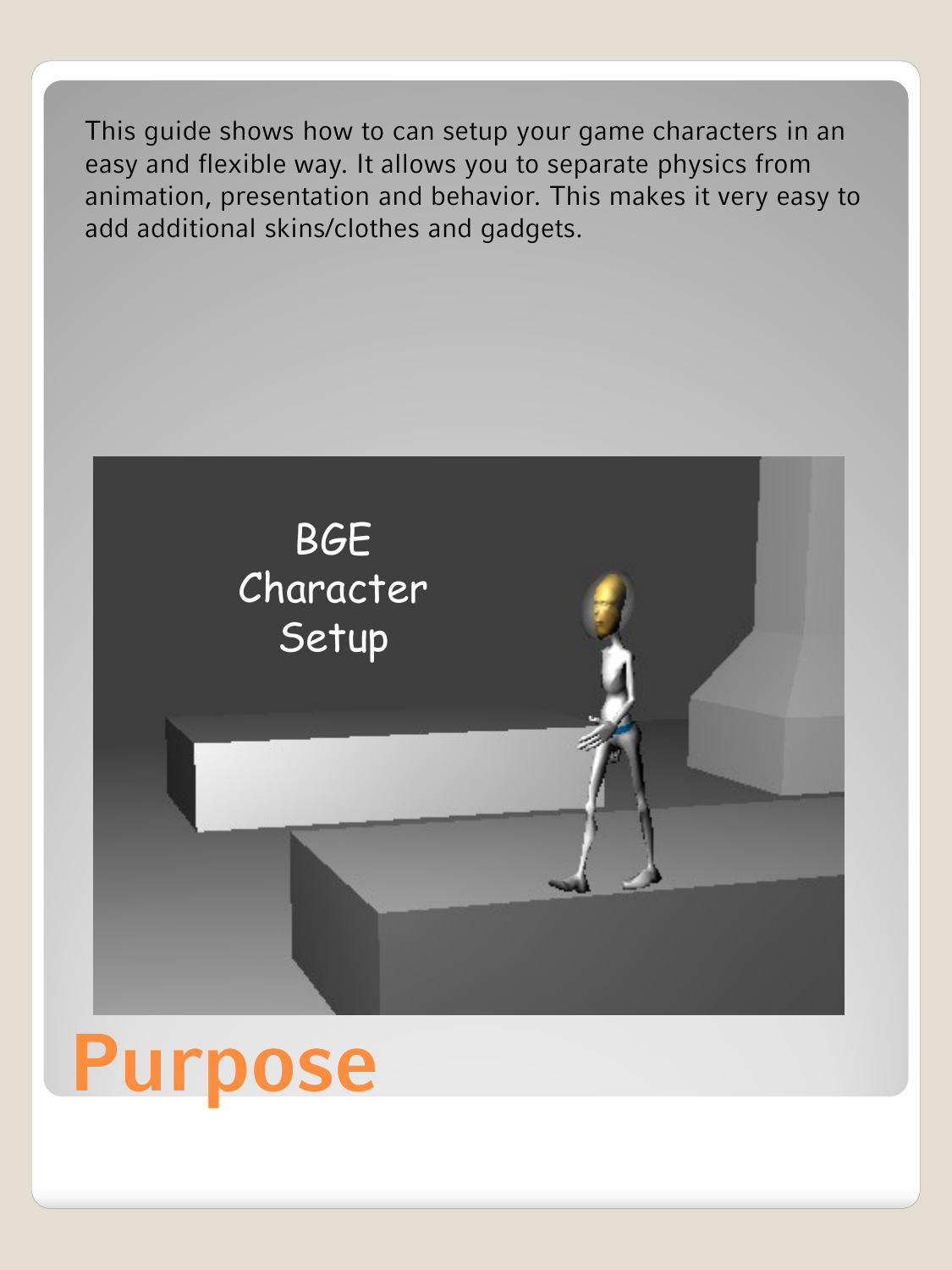A **character** appears as an object with complex animation and behavior. It is often used to act as avatar, person or animal within a game. Each part of a character can become quite complex. All parts of the character belong together. They should be seen as one complex object – the **Character**.

**Hint**: All parts of a character can be placed in a group. This prevents the user (level designer) from incidentally destroying the character's structure.

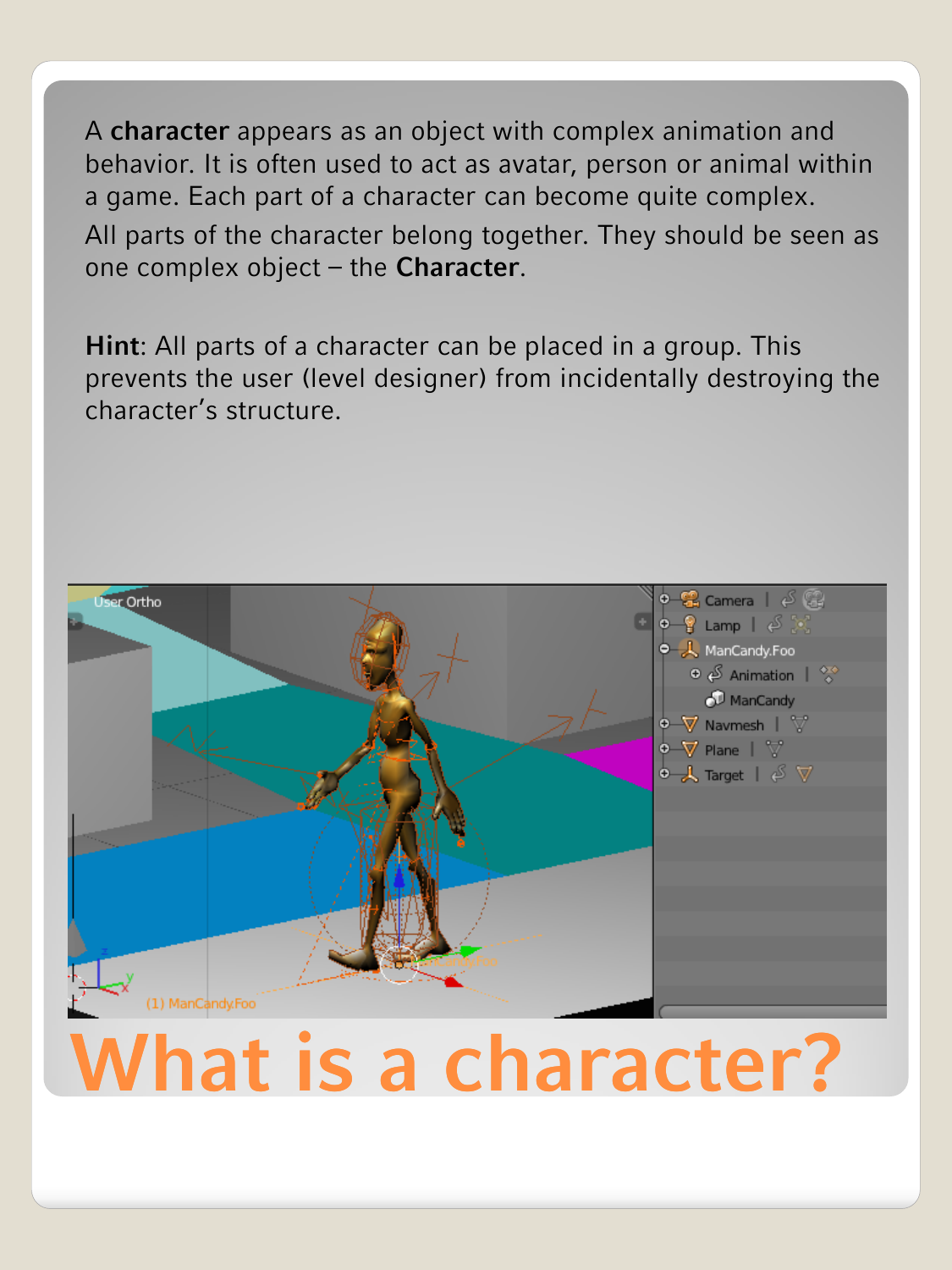A recommended object structure of a character is this:

- **Physics Object** (also called "Collision Object")
	- **Armature Object** (also known as 'Skeleton')
		- **Skin Mesh Objects** (incl. Clothes known as "Skin")
		- **Bone Hooks** (to parent other objects to them)

Other objects might be added to the character as well: e.g: Control objects processing the character's O V ManCandy.physics behavior  $\odot$   $\beta$  Animation |  $\frac{80}{4}$ LOD manager  $\bullet$   $\nabla$  icosphere |  $\bullet$ switching the details ManCandy.lod.manager of the character  $\oint_{\mathbf{R}}$  ManCandv.skel Sound source  $\odot$   $\beta$  Animation |  $\odot$ Dealing with the **K** Pose Sound of the character o " candyskel | ↓ ↓ ↓ Cloth manager ManCandy.hand.L Switching cloths ManCandy.hand.R …

> O V ManCandy.helmet O V ManCandy.skin V

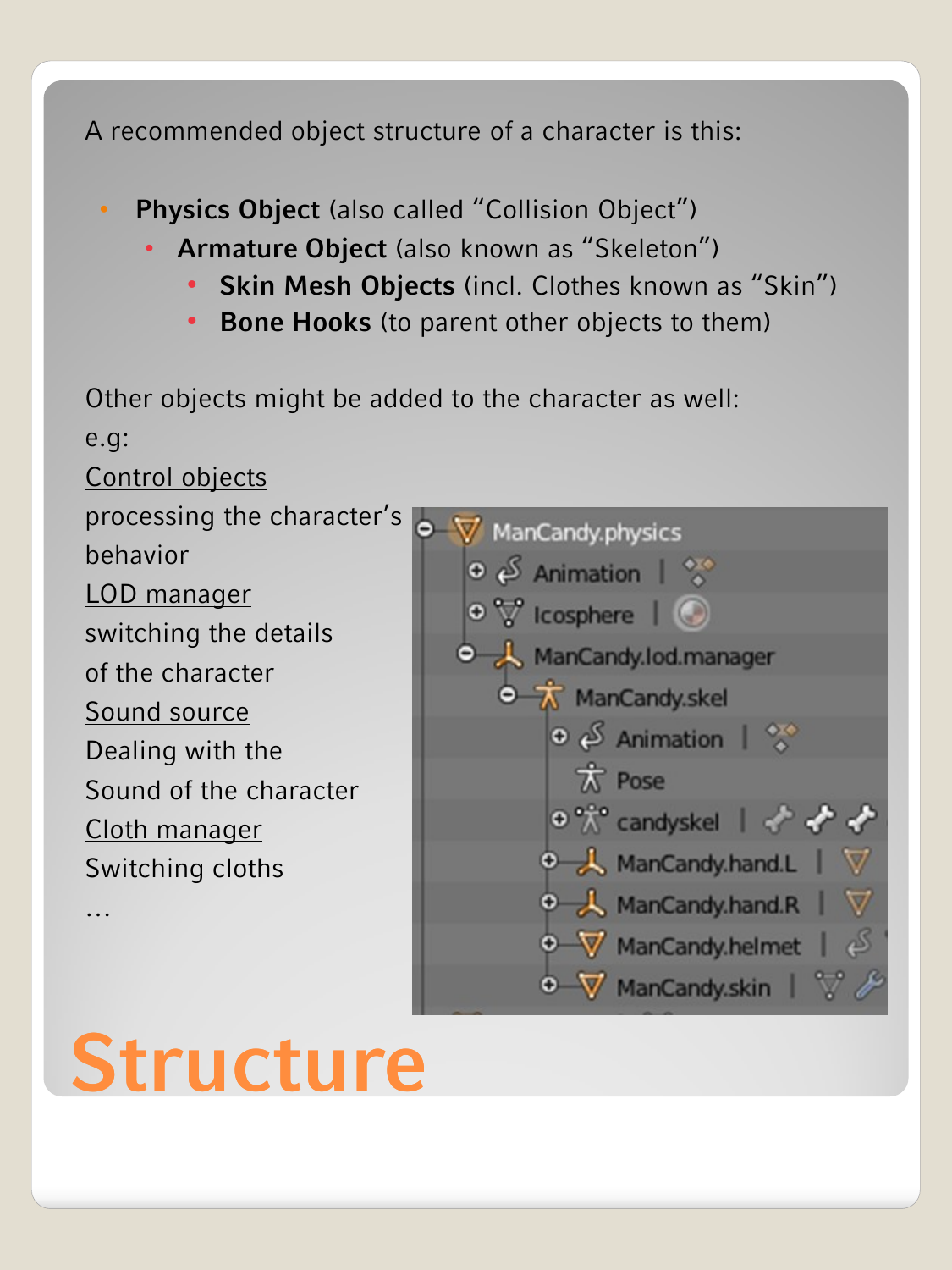The **Physics Object** defines the physical presentation of the character. It performs the character's motion e.g. forward motion, turning, falling jumping.

The *Physics Object* interacts with the environment which means it reacts on collisions.

In a lot of game prototypes characters are visualized as cubes or spheres. This is completely valid as the Physics will be exactly that regardless what the final visual representation is.

All other parts of the character need to make sure not to interfere with the *Physics Object (*E.g. **Skin Mesh Objects** should be set to 'Ghost' or 'No Collision').

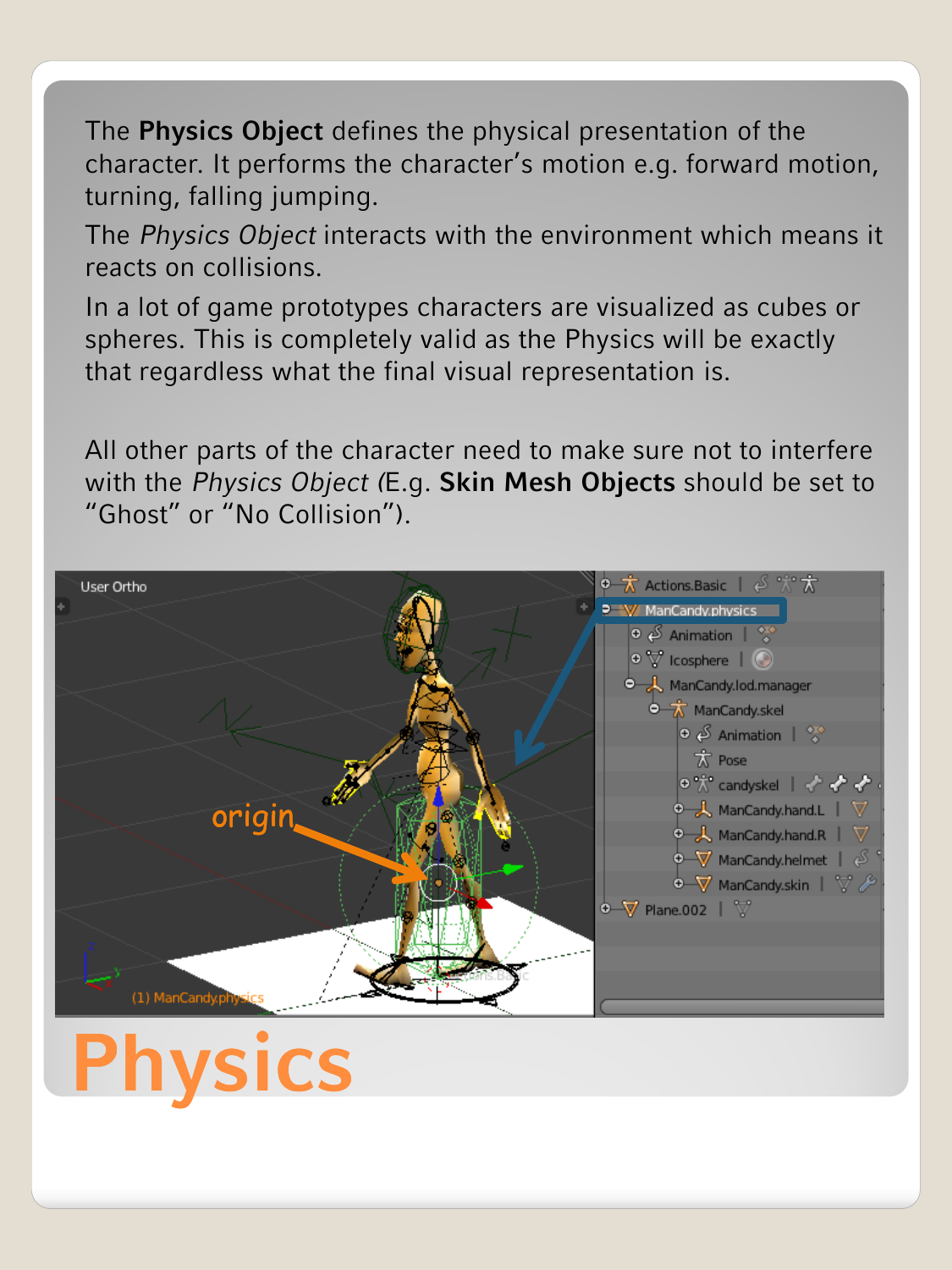As the **Physics Object** defines the physical presentation of the character it is important to set up the correct physical parameters in the physics panel of this object and the physics parameter of the material.

The Physics type determines how this object interacts with the world's physic.

The object itself should be invisible in the game.

The collision bounds do not need to match the visual representation. If a predefined shape is chosen take care of the radius parameter.

Different collision bound shapes result in different physical behavior.

The materials should have a proper friction to avoid unnecessary sliding.



## **Physics Parameters**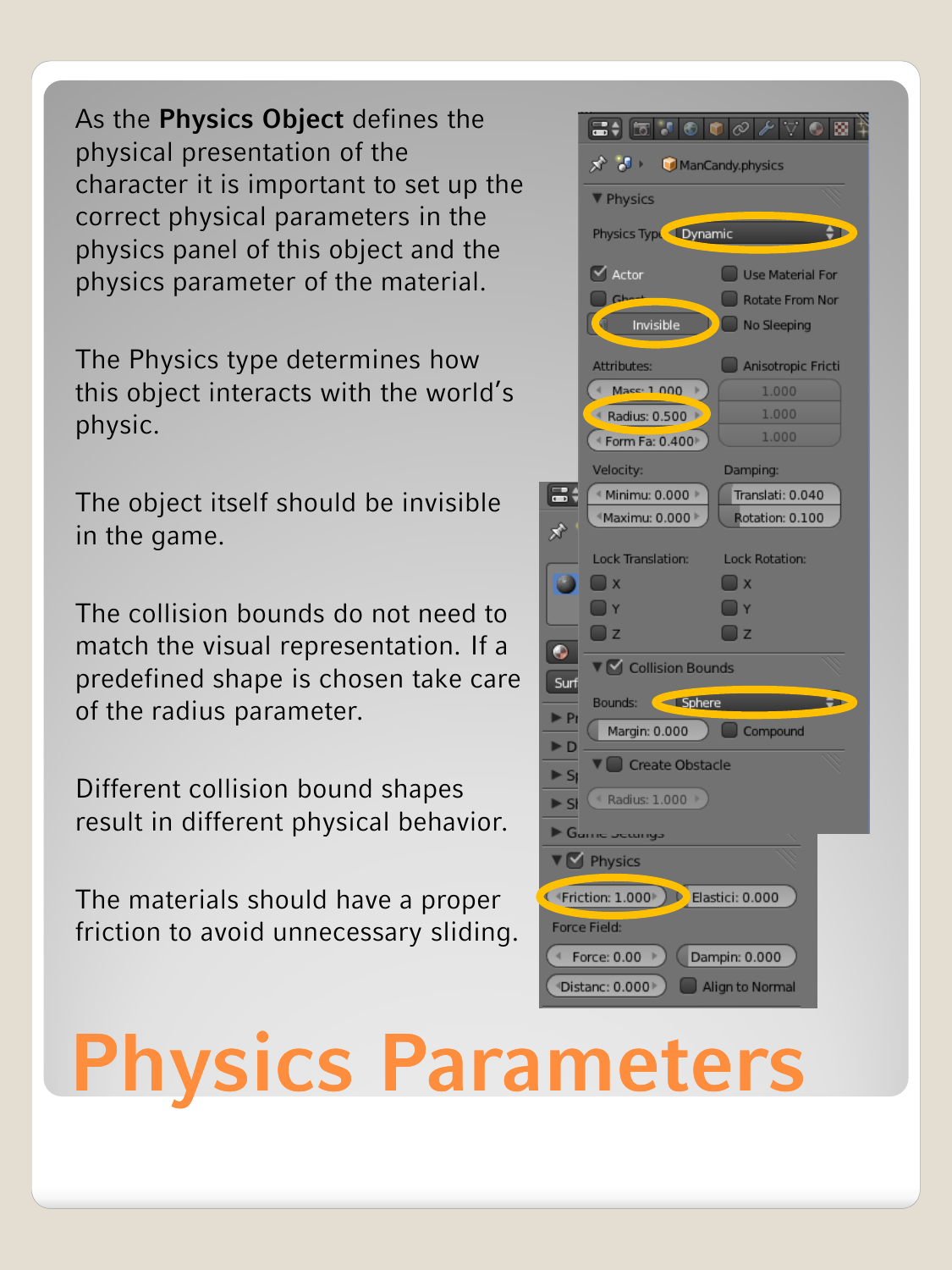The **Armature Object** is responsible to play the Character's animation. The object itself is invisible. These animations are ALWAYS relative to the armature center. E.g. the walk cycle plays in-place.

Together with a forward motion the character will look like as it is walking forward. The animation should not move the character/armature away from armature center.

The origin of the *Armature Object* does not need to match the origin of the *Physics Object*.

The *Armature Object* needs to know how to play it's animations synchronously with the Physics motion.

In some rare cases the *Armature Object* can act as *Physics Object*  as well.



### **Armature**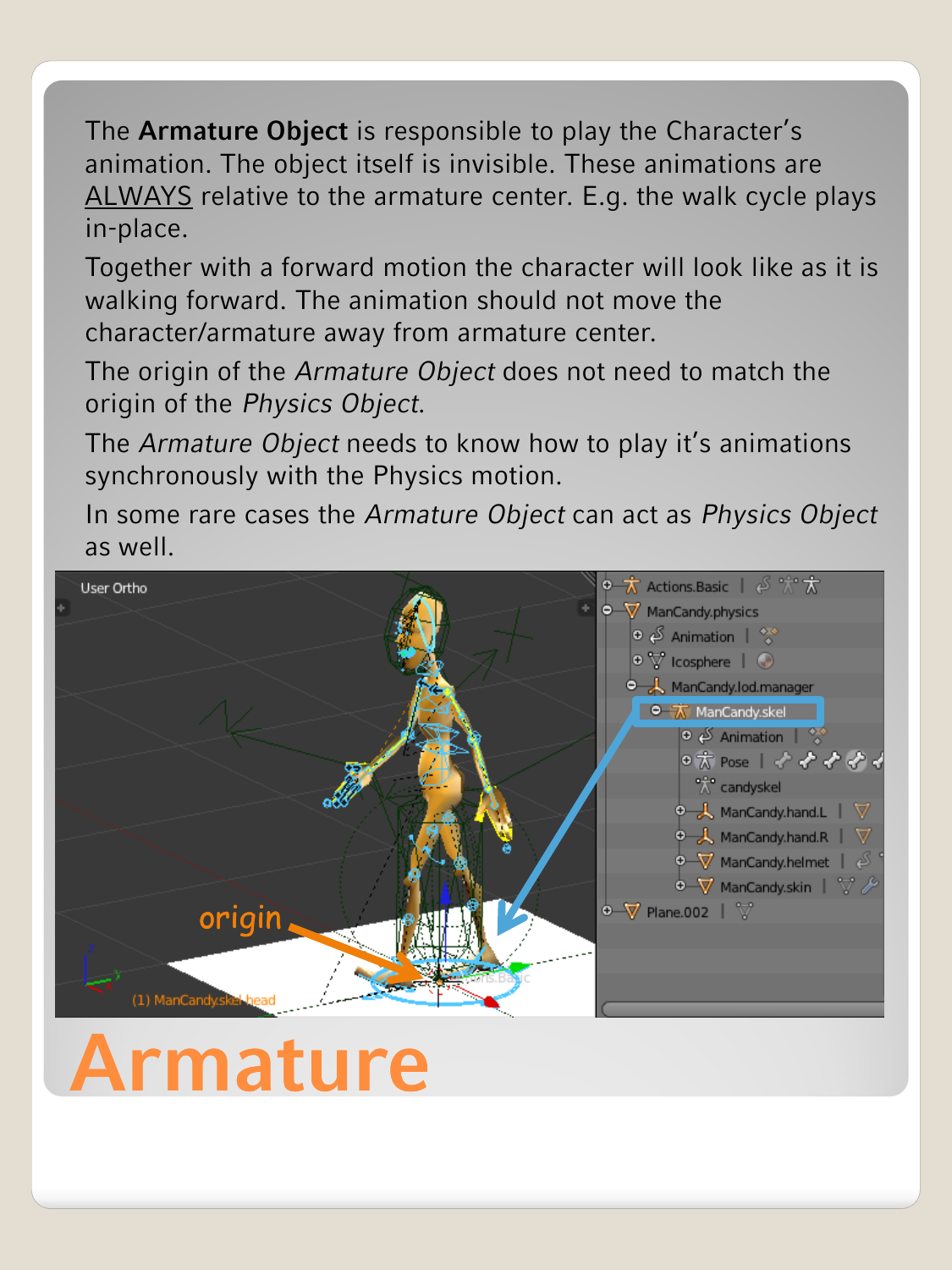The **Skin Mesh Objects** are the visible part of the Character. They do not need any logic as they are animated by the *Armature Object* and moved by the *Physics Object*.

You can have as much *Skin Mesh Objects* as you like. E.g. partial skin, clothes etc.

The physical representation of *Skin Mesh Objects* does not deform with the visual representation. Any physical interaction should be disabled. Otherwise it will result in unexpected and strange behavior.

**Attention**: It is not possible to apply a new *Skin Mesh Object* to an armature on the fly (in-game).

**Hint**: The mesh of a *Skin Mesh Object* can be replaced on the fly. The origin is supposed to match the origin of the *Armature object*.

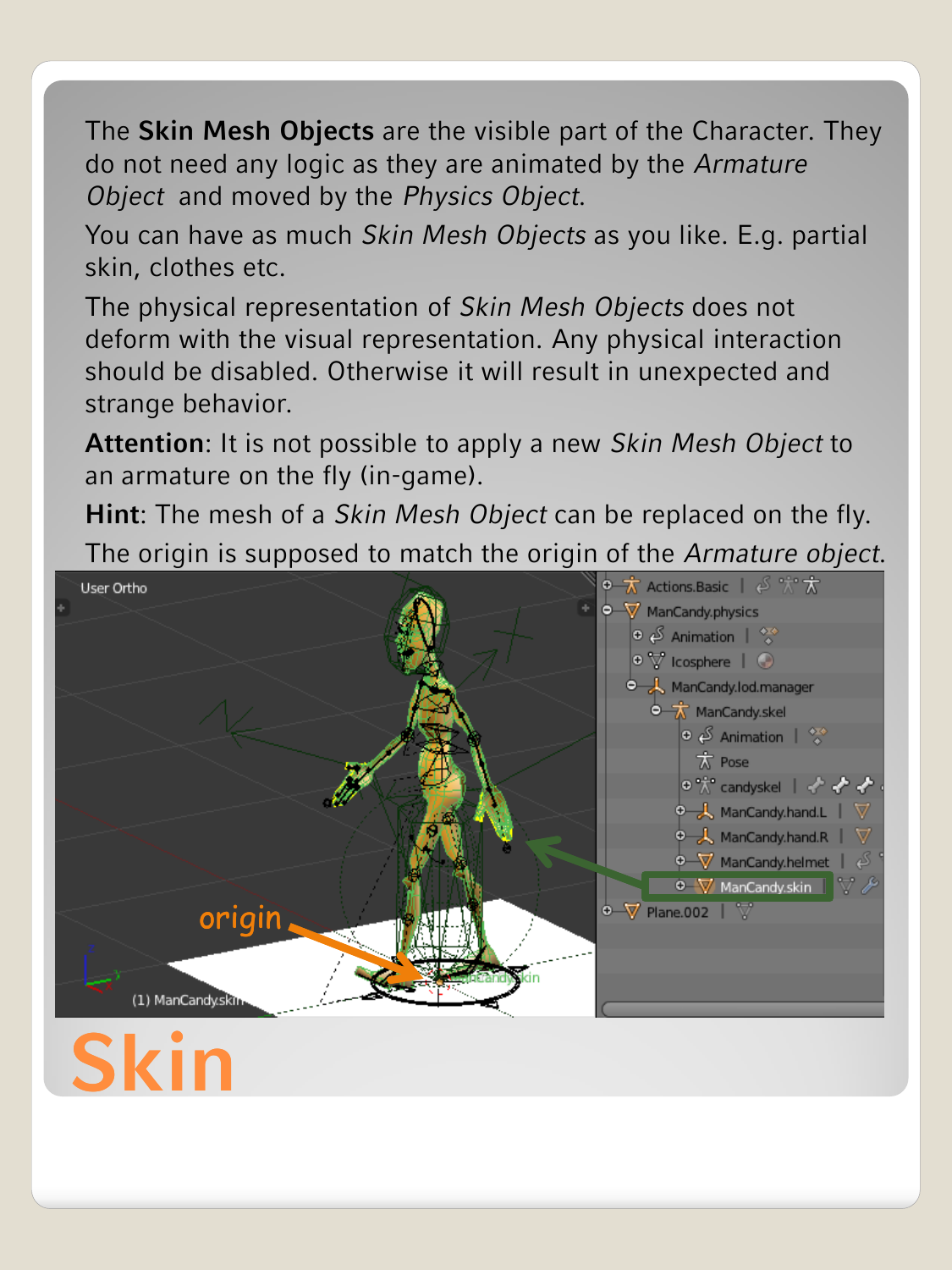#### A very frequent asked question is:

**How to apply the Skin Mesh Objects to the Armature Object?** 

- 1. Make sure there is no modifier on the **Skin Mesh Object**
- 2. Ensure the *Skin Mesh Object* has the right alignment to the **Armature Object**. E.g. Facing the same directions.
- 3. Apply any transformation on the *Skin Mesh Object*  (pos/rot/scale). You can do that with <ctrl-A>
- 4. Select the *Skin Mesh Object*
- 5. <Shift> select the *Armature Object*
- 6. Armature-Parent the *Skin Mesh Object* to the *Armature Object* <ctrl+P>. The *Skin Mesh Object* automatically gets an armature modifier added.
- Only bones matching the name of an animation channel will animate with an action (for channels see dopesheet editor).
- Only vertices assigned to vertex groups with the same name as bone name will deform with an action.
- Meshes can be replaced (ReplaceMeshActuator) on the fly. The new mesh should have according vertex groups to be animated. This allows changeable skins/clothes.

**Hint:** You can use envelopes too, but they do not always fit that well.

# **Applying Skin**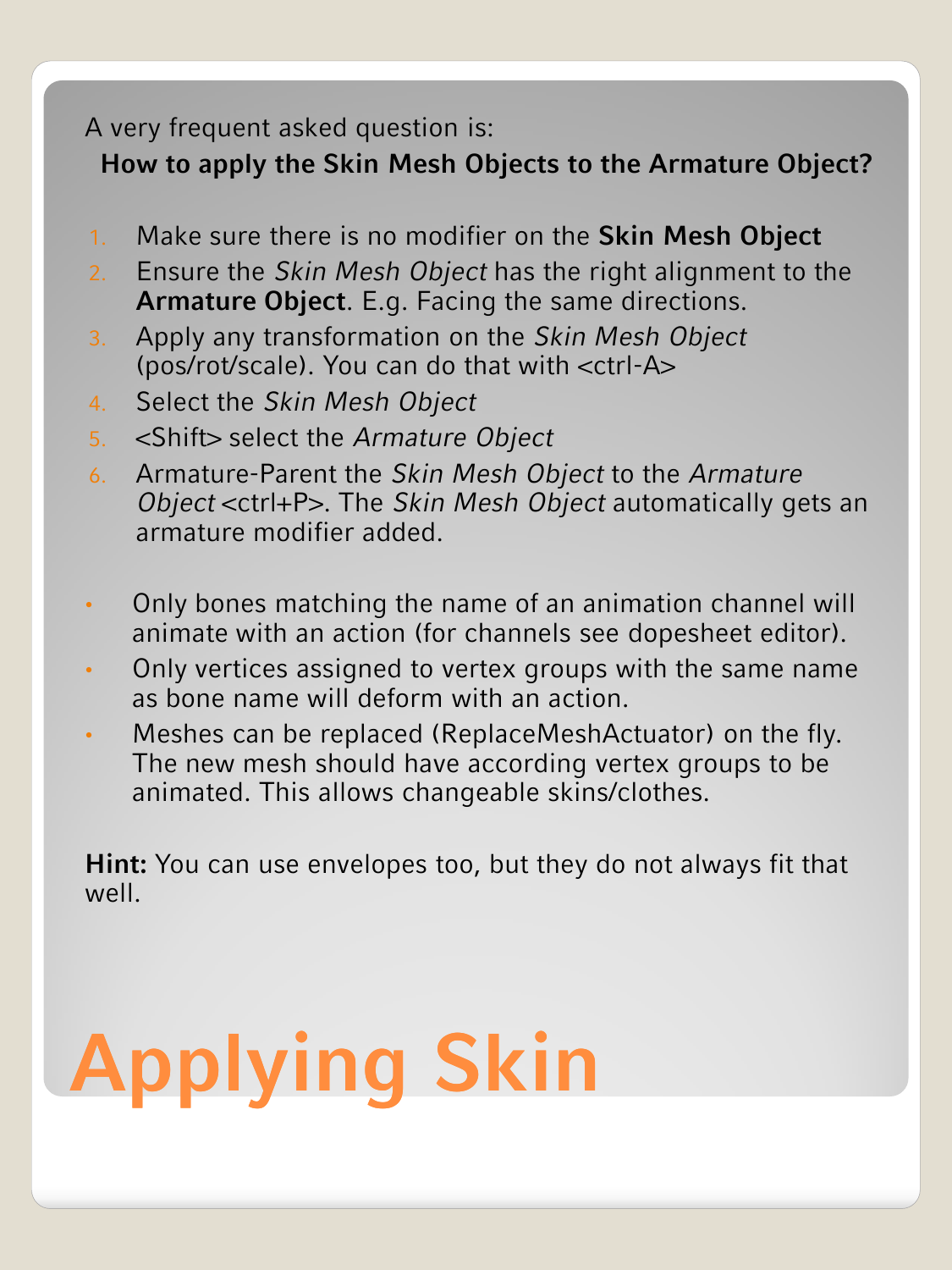The **Bone Hooks** are objects (usually empties) that are directly parented to bones. This enables to user to parent other objects to the hooks. The hooks and their children will follow the bones' animation. E.g. hold things with the right hand.

The hooks are recommended as they are easy to recognize and because it is not possible to parent objects to bones on the fly. If objects are not supposed to be removed/added on the fly they

can be parented at design time. (e.g. gadgets, helmets, caps, collision detectors).

To sense collisions with 'bones' **Collision Detectors** can be parented to a bone. They can be switched to Physics type 'sensor' to enable collision detection.



## **Bone Hooks**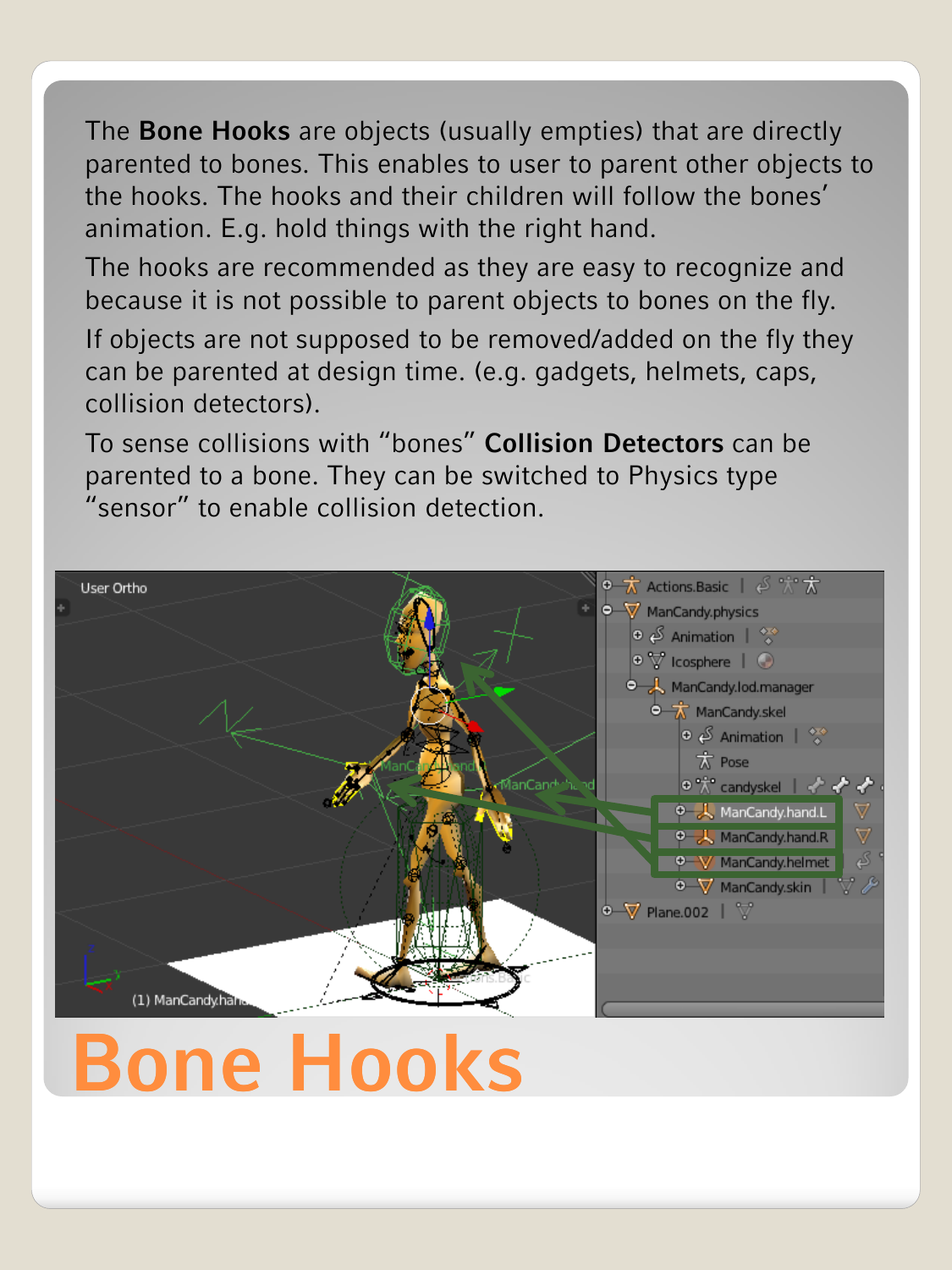The **Behavior Object** performs the behavior of the character.

That means it collects the input on all involved objects, calculates the appropriate reaction and triggers the involved actuators (including other objects).

The applied logic can be very simple or very complex. In most cases it is quite complex.

**Hint**: There is no restriction to pure Logic bricks or pure Python. The most efficient solutions are a mix of both.

The behavior object does not need to be part of the character's object tree as it does not matter where it is. It just needs to exist.

Any object of the character can act as behavior object. The most obvious candidates are the *Physics Object* and the *Armature Object*.

## **Behavior**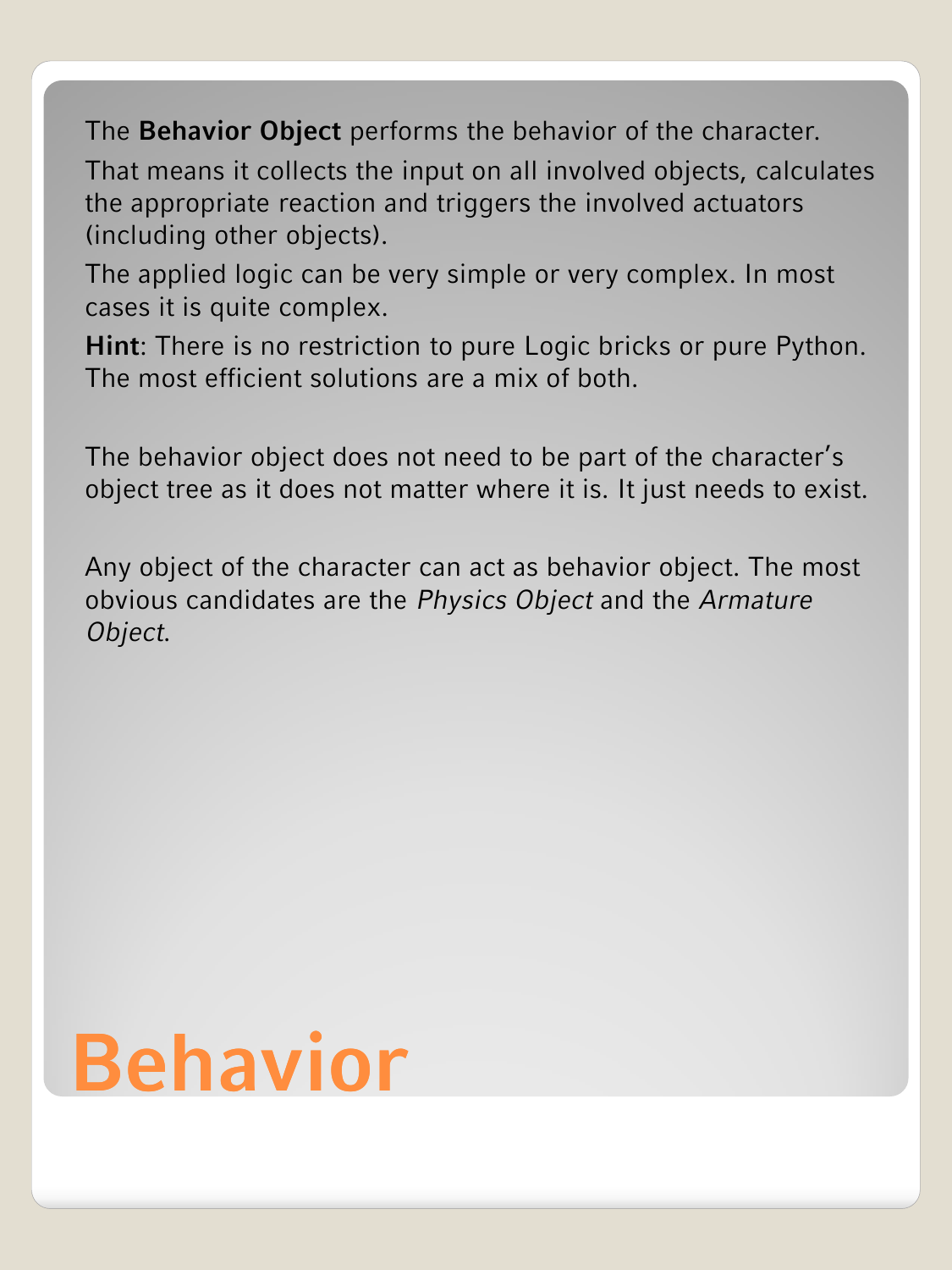There can be **other objects** (character parts) be involved. They should be placed in the character's structure where they fit most. Examples:

- **LOD** (Level-Of-Detail) **Control Object** [as seen in the above images] – manages to switch the level of detail
- **Cloth Manger Object** manages to switch cloths
- **Sound Manager Object** manages to play sounds/voices
- **Special Effects manager** Manages special effects (particle systems)
- **Collision Detector Objects**  Detect collisions with other objects
- **Save Manager** saves/loads the character's state to/from discs
- **etc.**